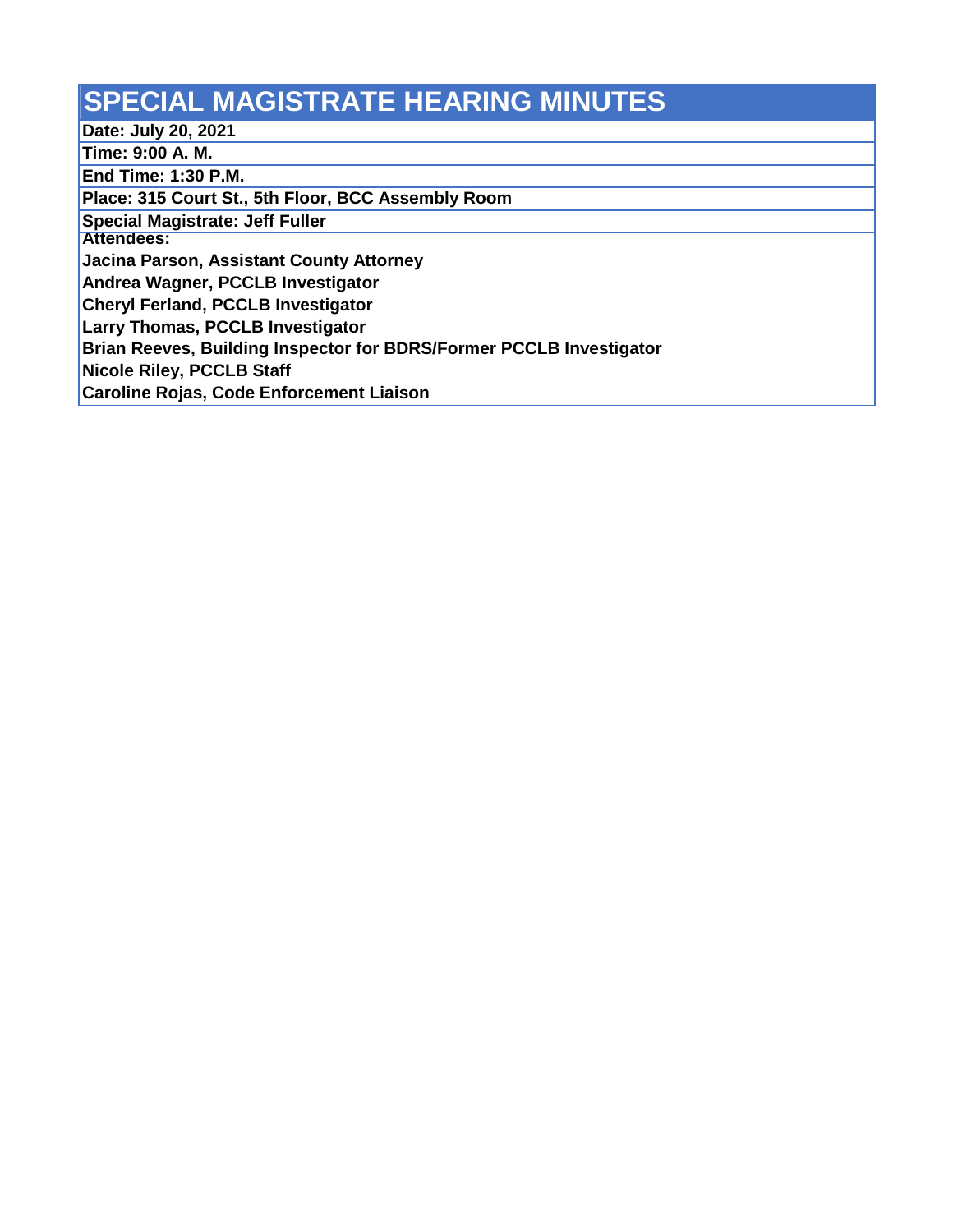| <b>Contested</b><br>Case # | <b>Presented</b><br>by | PCCLB vs.                  | <b>Attorney</b> | <b>Witness(es)</b> | <b>Verdict</b>                  | <b>Fine</b> |
|----------------------------|------------------------|----------------------------|-----------------|--------------------|---------------------------------|-------------|
| C21-399                    | AW                     | <b>ELVIS BEGIC</b>         |                 |                    | <b>DISMISSED</b>                |             |
| C21-125                    | AW                     | <b>ROBERT THOMAS MIANO</b> |                 |                    | <b>MOTION OF</b><br>CONTINUANCE |             |
| C21-126                    | AW                     | <b>ROBERT THOMAS MIANO</b> |                 |                    | <b>MOTION OF</b><br>CONTINUANCE |             |
| C21-2013                   | LT.                    | <b>TOMILY BOURGOING</b>    |                 |                    | <b>DISMISSED</b>                |             |
| C21-2014                   | LT.                    | <b>TOMILY BOURGOING</b>    |                 |                    | <b>GUILTY</b>                   | \$530.15    |
| C21-1045                   | CF                     | DANIEL HOPSON              |                 |                    | <b>DISMISSED</b>                |             |
| C21-1003                   | AW                     | YUNYANG WANG               |                 |                    | <b>DISMISSED</b>                |             |
| C20-881                    | AW                     | MICHAEL BERGOLD            |                 |                    | <b>GUILTY</b>                   | \$2,011.58  |
| C20-882                    | AW                     | MICHAEL BERGOLD            |                 |                    | <b>GUILTY</b>                   | \$2,011.58  |
| C20-883                    | AW                     | MICHAEL BERGOLD            |                 |                    | <b>GUILTY</b>                   | \$511.58    |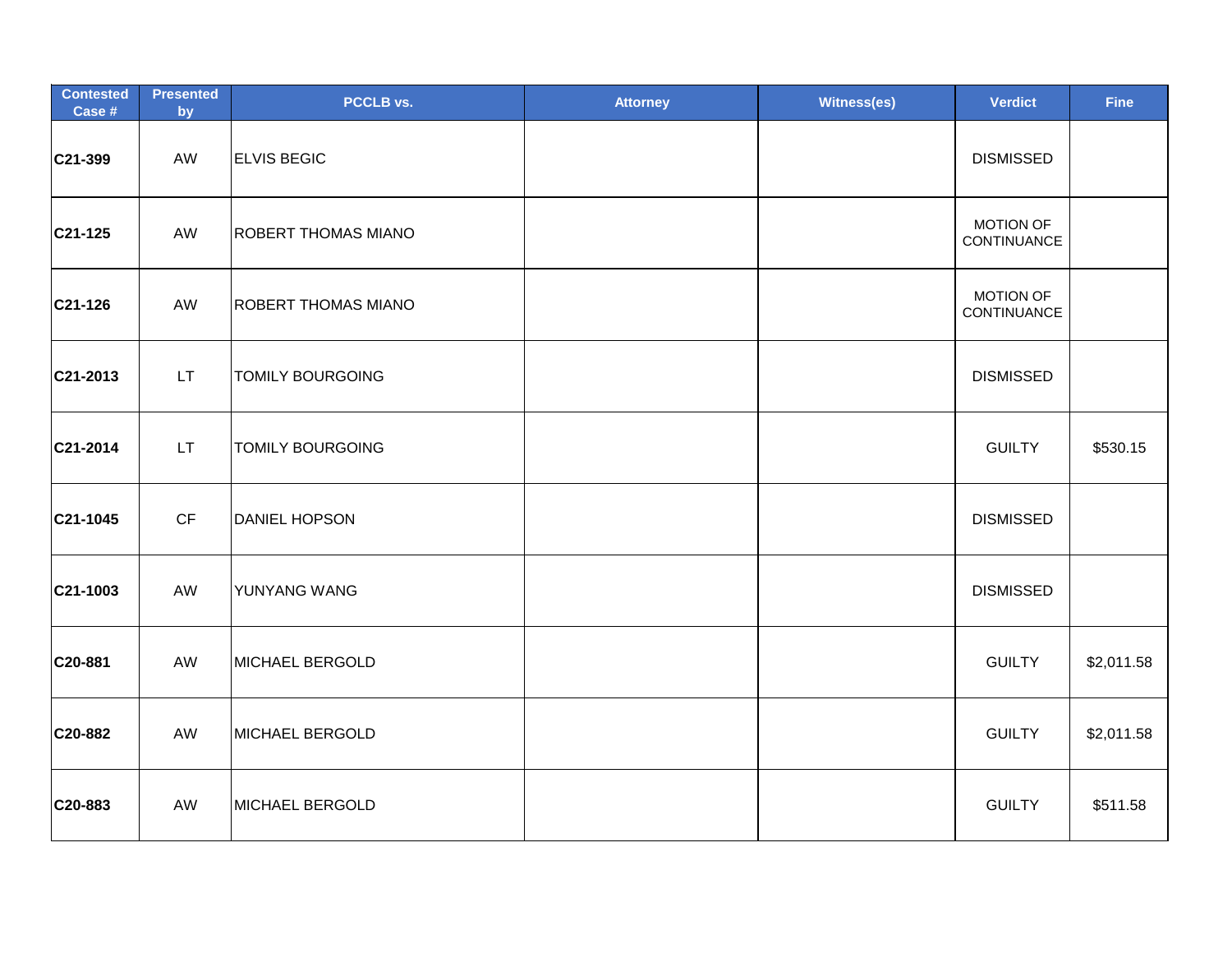| C20-910  | AW        | MICHAEL BERGOLD         |  | <b>GUILTY</b>                   | \$511.58   |
|----------|-----------|-------------------------|--|---------------------------------|------------|
| C20-911  | AS/CF     | MICHAEL BERGOLD         |  | <b>GUILTY</b>                   | \$2,011.58 |
| C20-912  | <b>BR</b> | MICHAEL BERGOLD         |  | <b>GUILTY</b>                   | \$2,011.58 |
| C20-913  | <b>BR</b> | MICHAEL BERGOLD         |  | <b>GUILTY</b>                   | \$511.58   |
| C20-914  | <b>BR</b> | MICHAEL BERGOLD         |  | <b>GUILTY</b>                   | \$1,011.58 |
| C20-915  | <b>BR</b> | MICHAEL BERGOLD         |  | <b>GUILTY</b>                   | \$1,011.58 |
| C20-916  | <b>BR</b> | MICHAEL BERGOLD         |  | <b>GUILTY</b>                   | \$511.58   |
| C20-1002 | <b>BR</b> | <b>LINCOLN SZIRANKO</b> |  | <b>MOTION OF</b><br>CONTINUANCE |            |
| C20-1030 | <b>BR</b> | <b>LINCOLN SZIRANKO</b> |  | <b>MOTION OF</b><br>CONTINUANCE |            |
| C19-2241 | <b>BR</b> | <b>MAUREEN REARDON</b>  |  | <b>MOTION OF</b><br>CONTINUANCE |            |